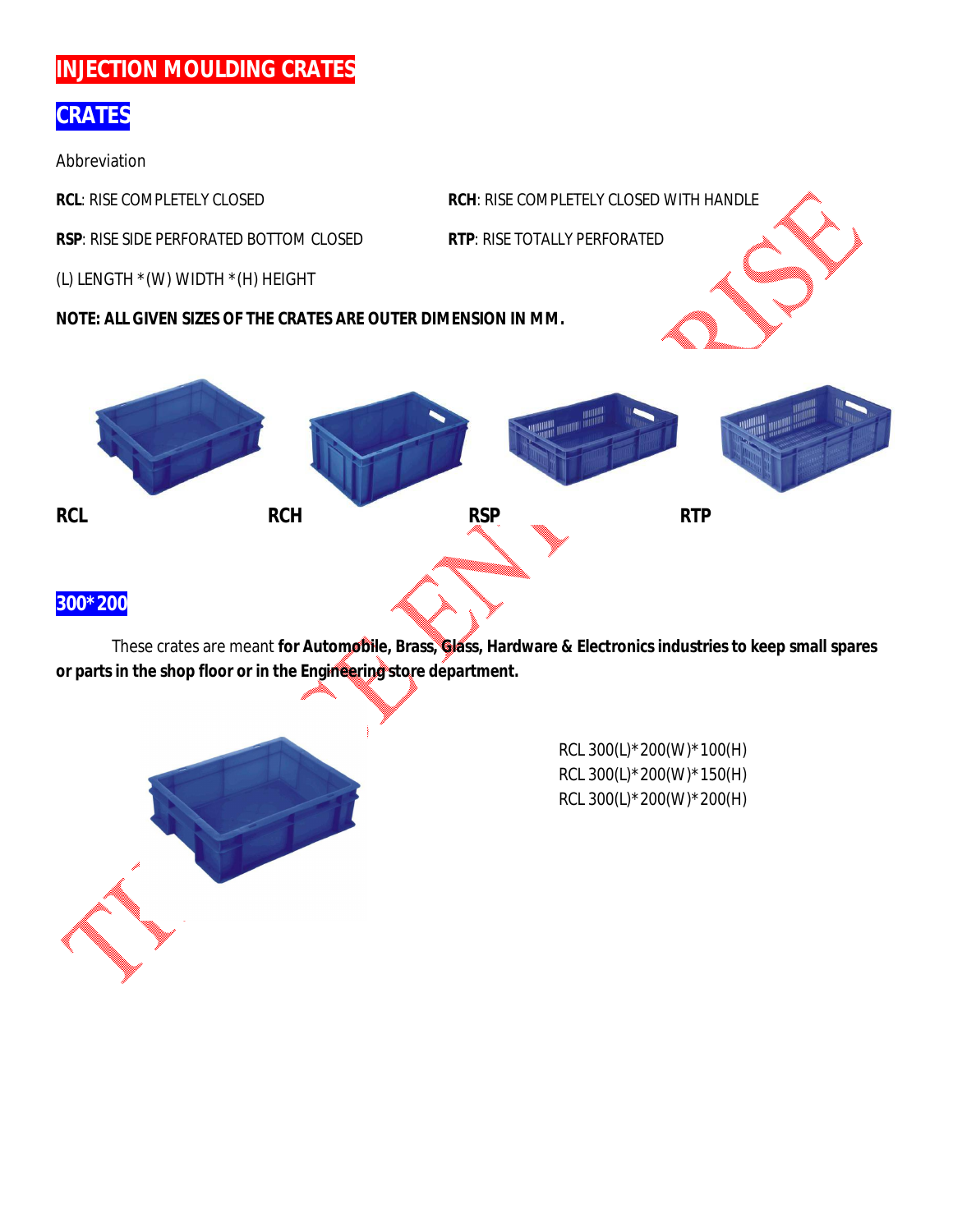All Crates of this series are suitable **for Automobile, Engineering, Electrical, Garments and Electronics industries to keep spares hardware and other small item at the shop floor or at the Engineering Sores Department.**





#### **500\*325**

These crates are generally used in **Bakery, Fruit & Vegetable, Automobile**, **Engineering, Woven Sack, Stationary & Spare parts Industries.**

> RCL/RCH/RSP/RTP 500(L)\*325(W)\*100(H) RCL/RCH/RSP/RTP 500(L)\*325(W)\*150(H) RCL/RCH/RSP/RTP 500(L)\*325(W)\*200(H) RCL/RCH/RSP/RTP 500(L)\*325W)\*250(H)

#### **600\*400**

The crates of this series are used in multiple applications in different sector. They are found to be used in **Pharmaceuticals, Veterinary, Textiles/Garment, Fisheries**, **Distilleries & Bottling plants, Food Processing, Automobiles, Auto-components, Engineering, and many other Industries**



RCL/RCH/RSP/RTP 600(L)\*400(W)\*080(H) RCL/RCH/RSP/RTP 600(L)\*400(W)\*125 (H) RCL/RCH/RSP/RTP 600(L)\*400(W)\* 175(H) RCL/RCH/RSP/RTP 600(L)\*400(W)\*220 (H) RCL/RCH/RSP/RTP 600(L)\*400(W)\*240 (H) RCL/RCH/RSP/RTP 600(L)\*400(W)\*275 (H) RCL/RCH/RSP/RTP 600(L)\*400(W)\*325 (H) RCL/RCH/RSP/RTP 600(L)\*400(W)\*380 (H) RCL/RCH/RSP/RTP 600(L)\*400(W)\*425 (H) RCL/RCH/RSP/RTP 600(L)\*400(W)\*485(H)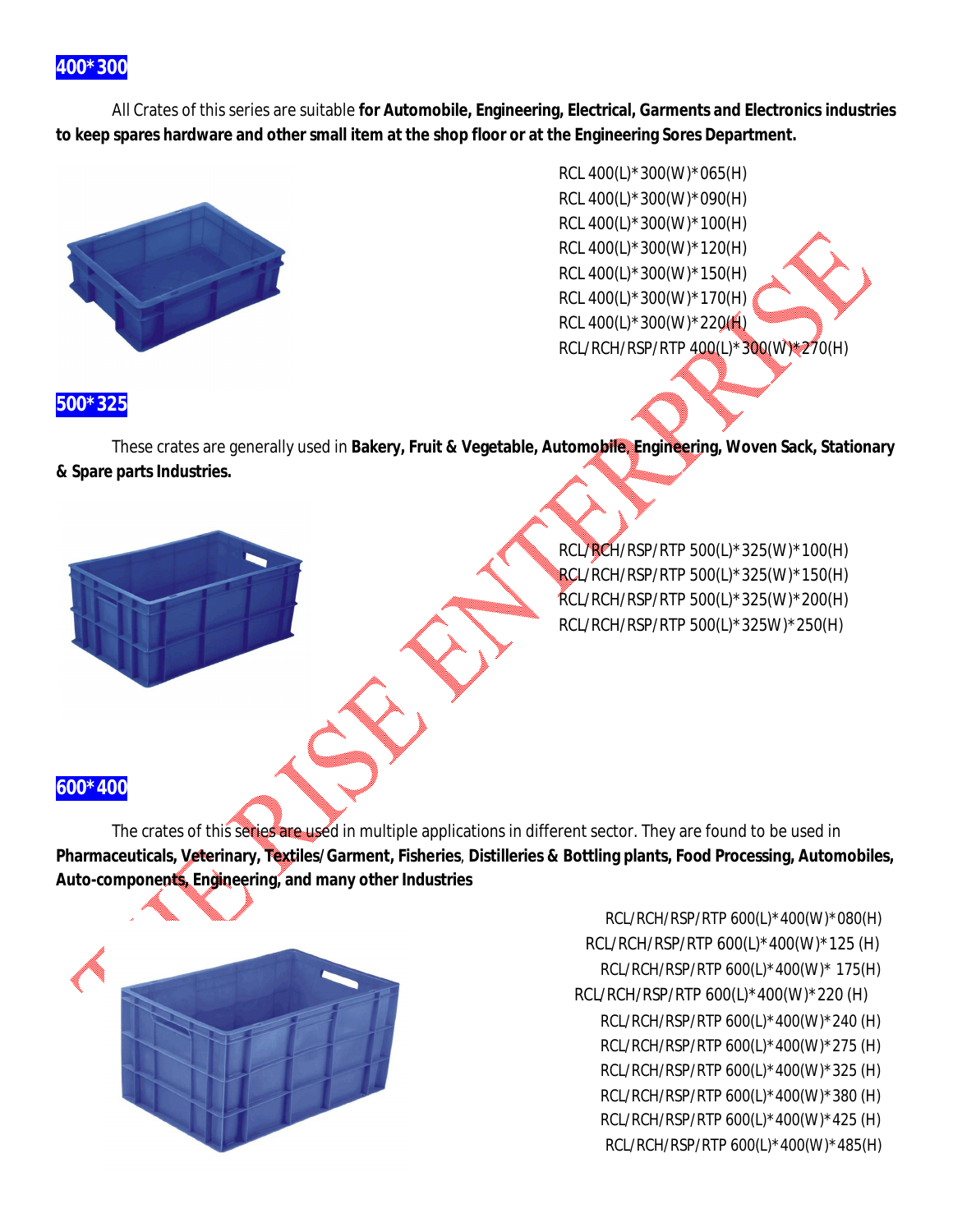### **600\*400\_DOUBLE WALL**

These crates have extra strength due to the double wall sides and corners with solid bottom having square button structural design to make the bottom side of the crate tougher than the conventional one. Double Wall Crate is the improvised version of the conventional crates to undergo heavy duty operation. These particular crates are being used in **Fisheries, Textiles, Pharmaceuticals, Engineering and many other Industries.**



RCL/RSP/RTP600(L)\*400W)\*120(H) RCL/RSP/RTP600(L)\*400(W)\*175(H) RCL/RSP/RTP600(L)\*400(W)\*220(H)

#### **JUMBO & SUPER JUMBO**

**Jumbo** Crates are especially **for Bread & Bakery, Catering, Textile, Food Processing, Engineering, Automobile, Fisheries, Packers and Movers and many other Sectors**

**Super Jumbo** crates are found to be used in Textile**/Garment**, **Automobile Industries**, Fruit & Vegetables and many other Industries.

#### **JUMBO**

#### SIZE: 650\*450\*315MM



RCL/RCH/RSP/RTP 650(L)\*450(W)\*315(H)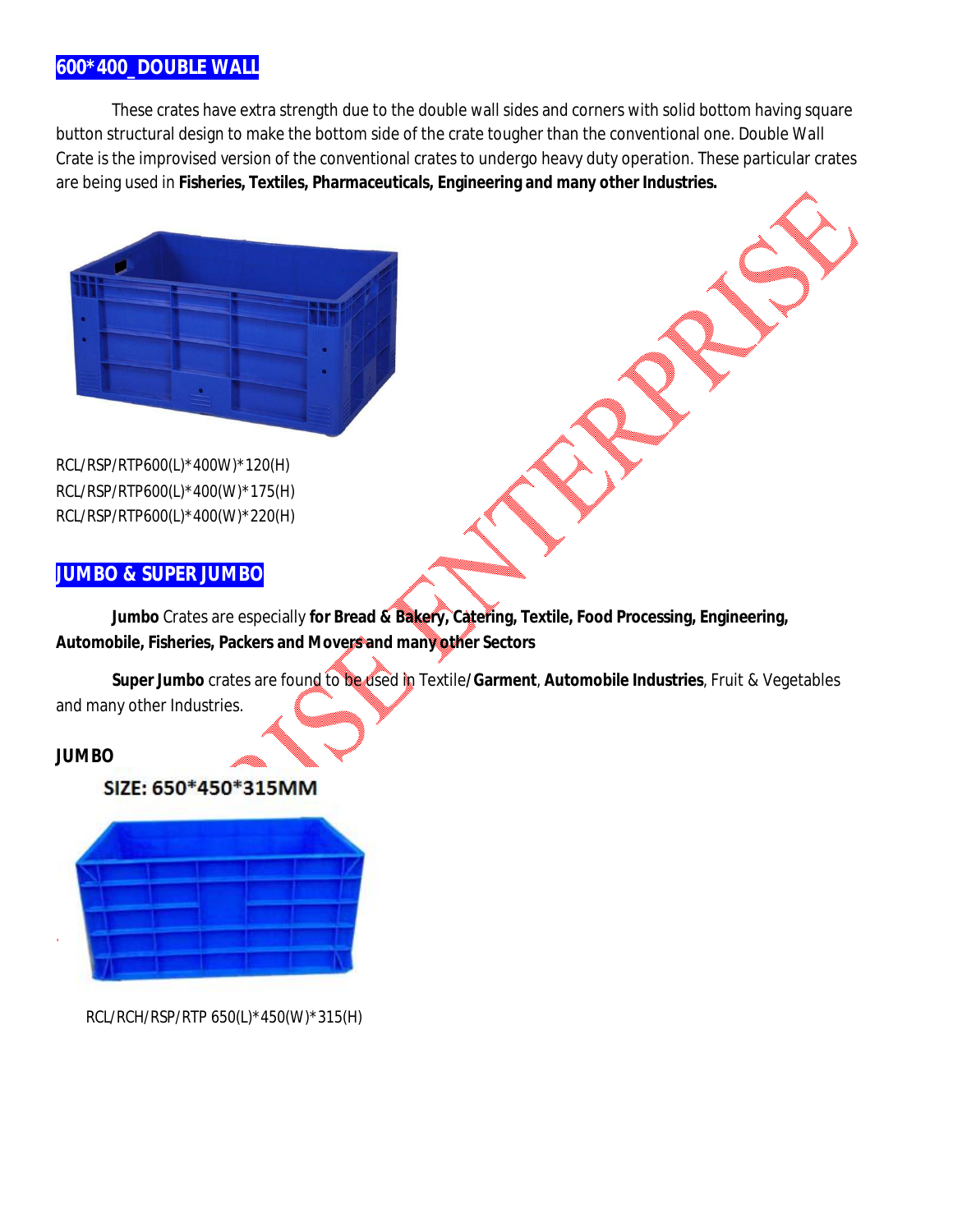#### **SUPER JUMBO**

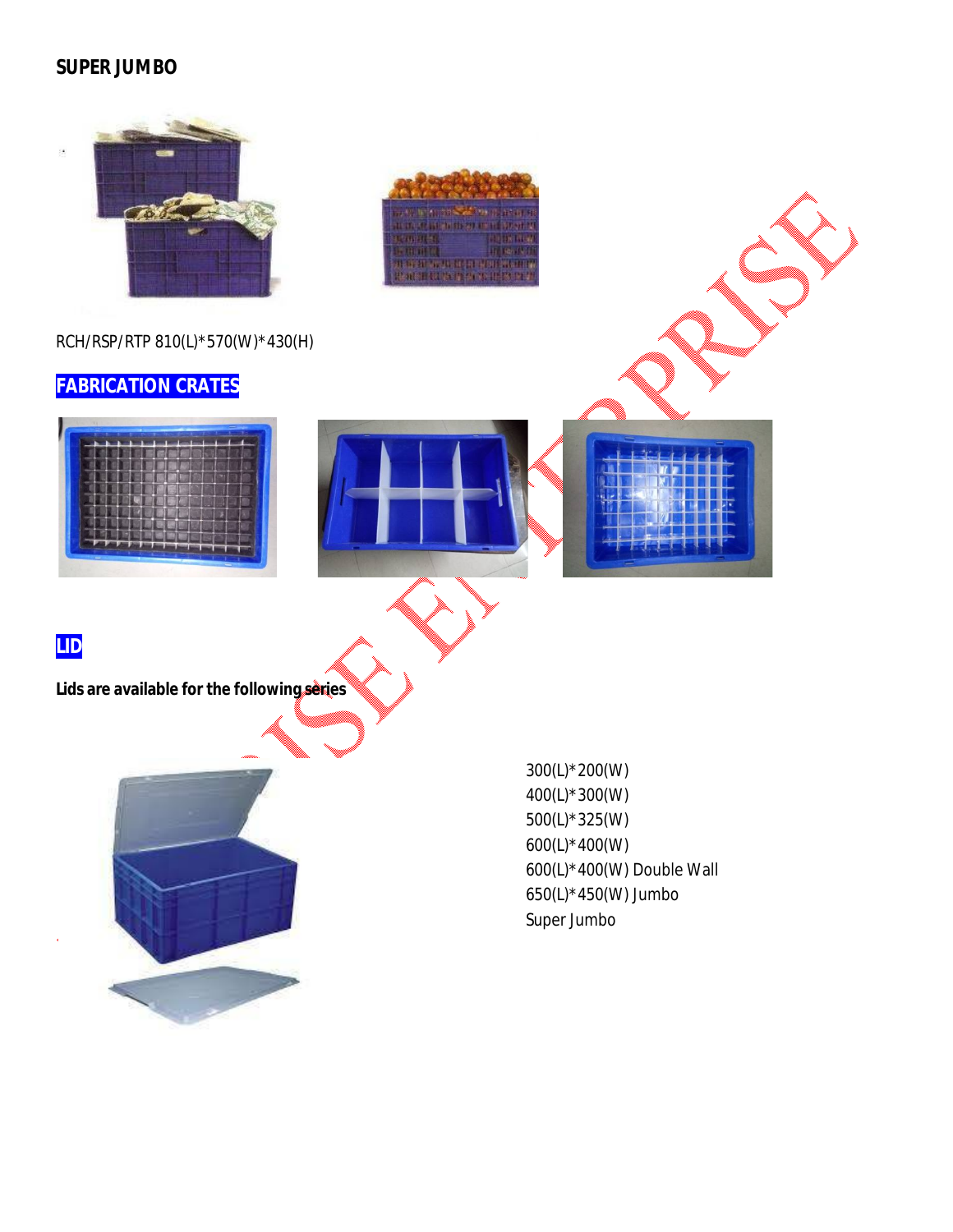## **BOTTLE CRATES**

Our Bottle crate series covers many applications in the bottling Industries. We have in all different number of inbuilt pockets in the crate **to accommodate bottles sizes of 200ml to 750ml with number of pocket ranging from 6 pockets to 30 pockets.**



### **SERICULTURE CRATES**

**RIBBON FISH CRATES**

Sericulture Crates are made exclusively to cater to **all kinds of operation subject to incubation, bed drying, harvesting, and grainage**

> RCL/RSP/RTP 915(L)\*600(W)\*085(H) RCL/RSP/RTP 960(L)\*805(W)\*070(H)



These crate specially made for storage & Transportation of **Ribbon Fish**

RTP 760(L)\*330(W)\*070(H)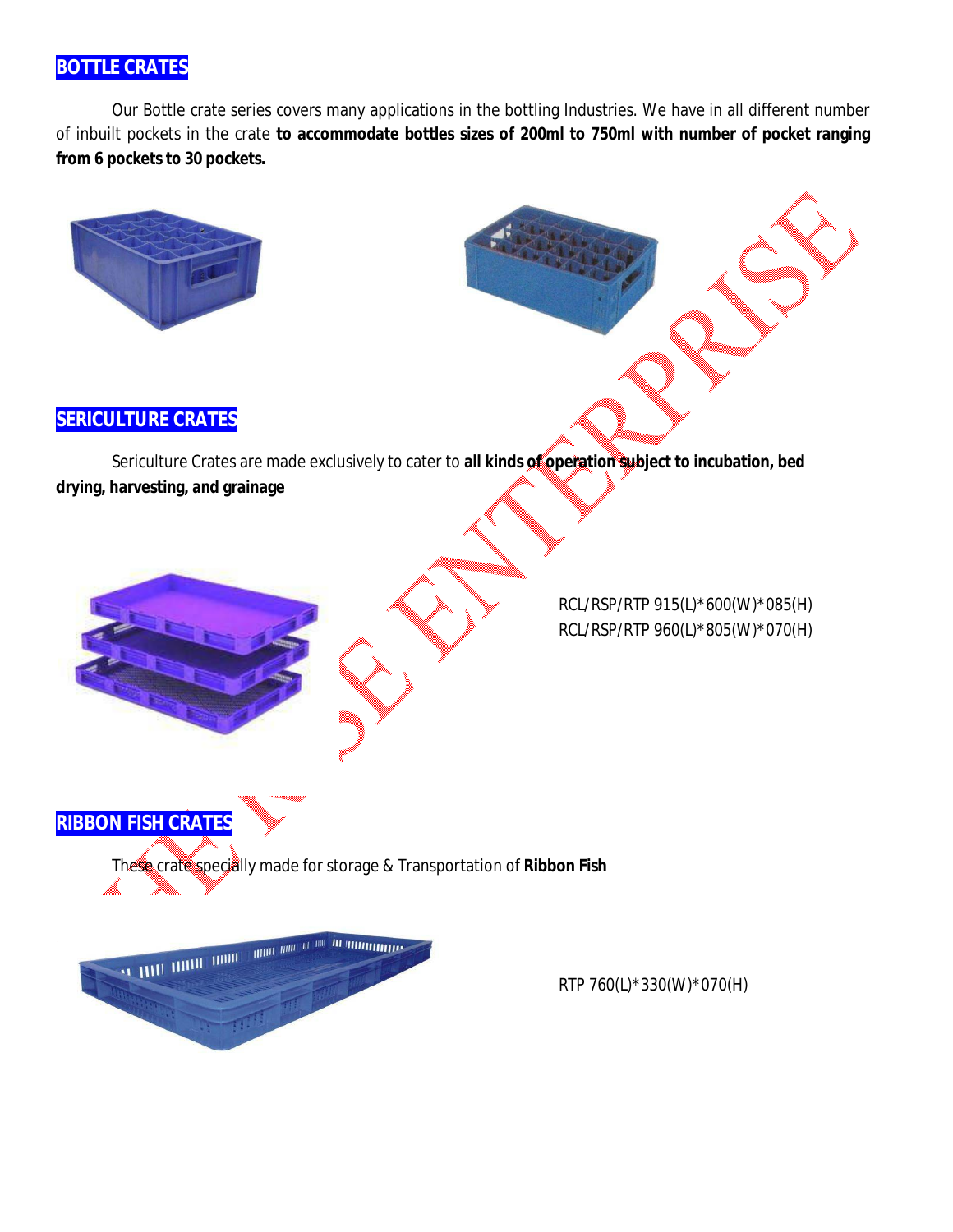### **NESTABLE & STACKABLE CRATES**

Nestable & stackable crates allow users a gate way for easy handling, storing and benefit from logistics perspective. Nestable & stackable crates have **distinct double advantage of storing the full capacity while stacking and reducing the effective height to one third while nesting these crates, enabling the space saving on storage and transportation**. These crates are especially made for Malls, Fruits and vegetable industry.



NESTABLE/STACKABLE 572(L)\*370(W)\*210(H)

## **TOTTY BIN:**



SIZE: 605(L)\*400(W)\*345(H)

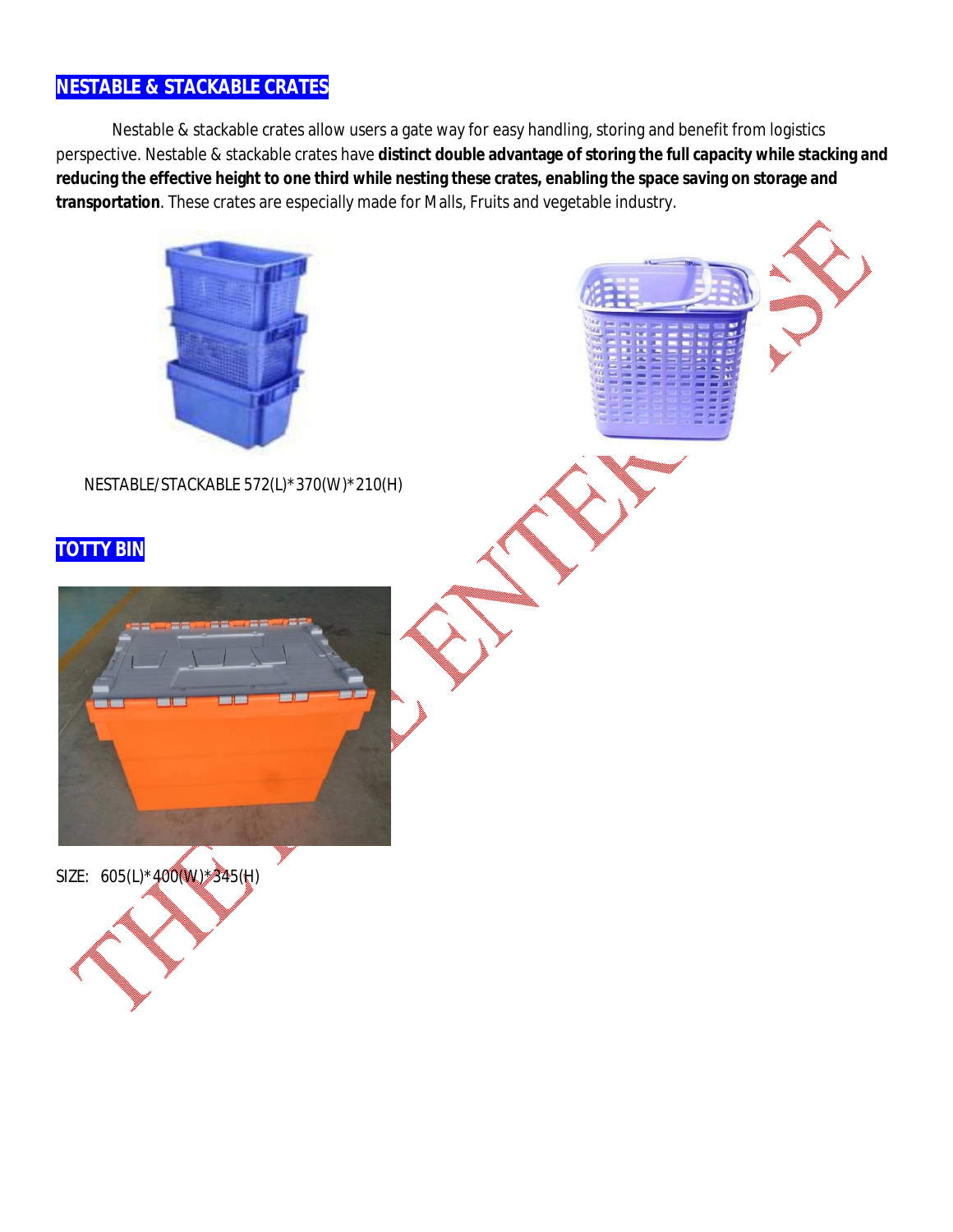## **BINS**

**Bins** which are partially open at the front provide in handling ease for storage of small components and spare parts. Bins are available from smallest of all Bin**-**1 to Biggest of all Bin-50**.**



BIN-1 095(L)\*102(W)\*051(H) BIN-50 515(L)\*310(W)\*200(H) BIN-5 165(L)\*114(W)\*078(H) BIN-15 200(L)\*126(W)\*100(H) BIN-25 230(L)\*150(W)\*127(H) BIN-35 300(L)\*210(W)\*160(H) BIN-45 350(L)\*211(W)\*200(H)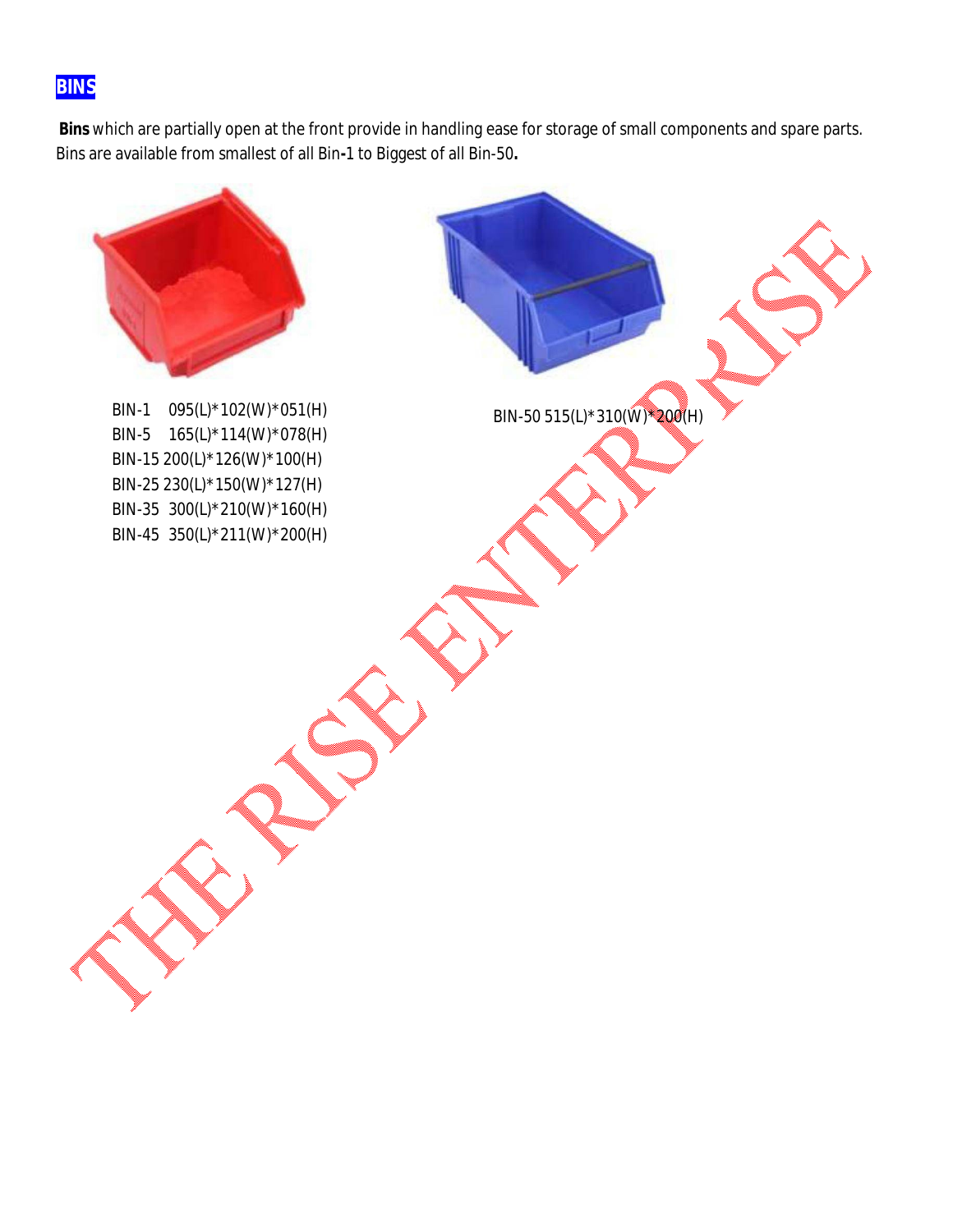

**SIZE: CAPACITY 1150\*751\*760MM 650 LTRS 1340\*1195\*780MM 950 LTRS 1630\*1200\*790MM 1200 LTRS 1940\*1230\*800MM 1450 LTRS 1730\*1275\*1000MM 1550 LTRS**